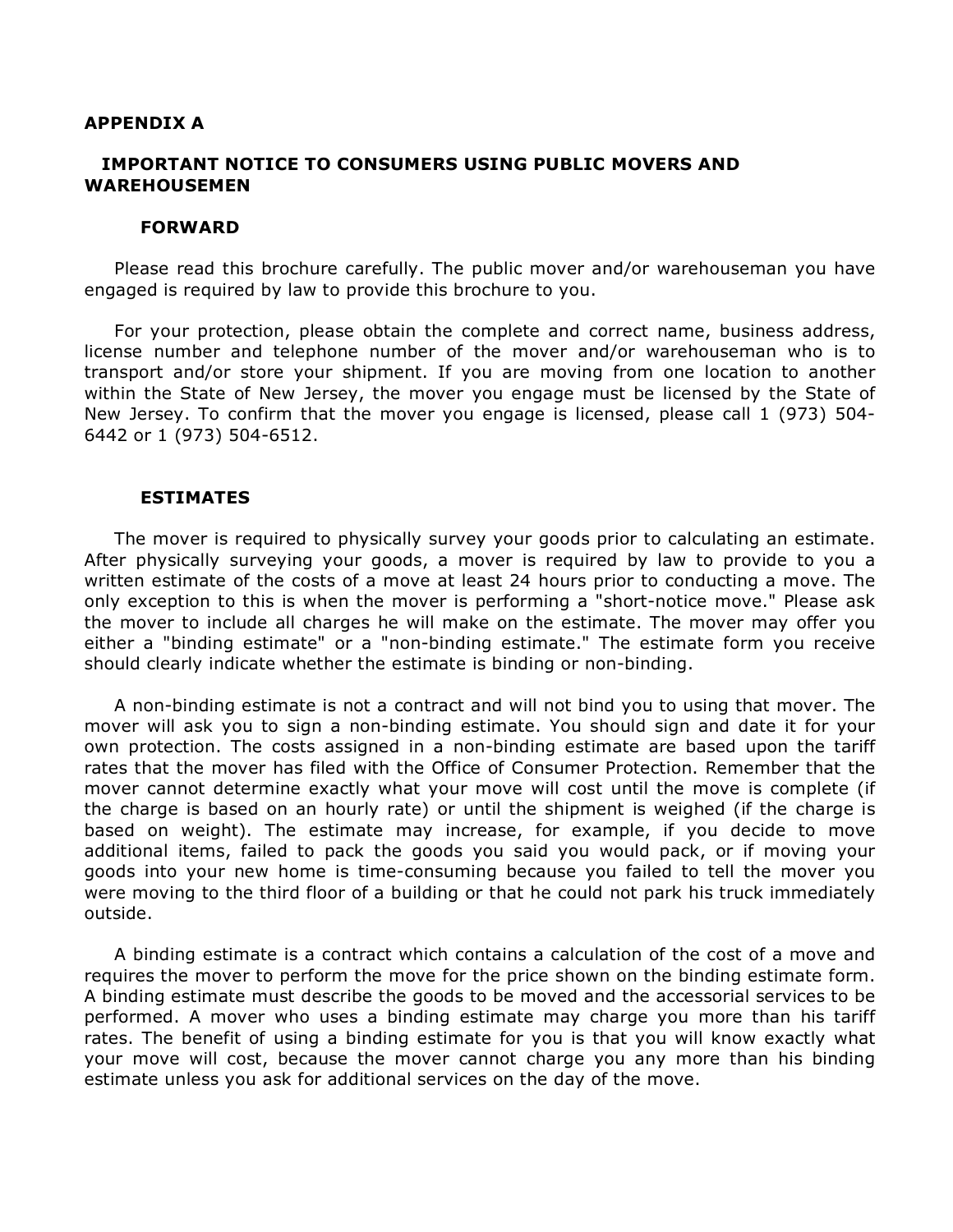When a mover is performing a short-notice move, he is still required by law to physically survey your goods and provide a written estimate. The mover is not, however, required to provide this estimate 24 hours prior to the move. A mover performing a shortnotice move may provide an estimate on the day of the move. A short-notice move may only be performed if you have been evicted and you need to move your property within 24 hours of the eviction, your residence or office has been damaged by fire and you need to move your property within 24 hours of the fire, you contracted with another mover and he didn't arrive or the total cost to you for the move does not exceed \$ 500.00. The mover is required to follow all other statutes and regulations regarding moving when providing a short-notice move. A mover performing a short-notice move will offer you either a binding estimate or a non-binding estimate; these estimates are identical to estimates given under normal circumstances, except they do not need to be provided 24 hours prior to the move.

# **MOVER'S RESPONSIBILITY FOR LOSS AND DAMAGE**

Unless you have additional insurance, the mover is, in most cases, only required to reimburse you for any damages to your belongings at the rate of \$ .60 per pound. For example, if you have a vase valued at  $$1,000$  but it only weighs two pounds, the mover is, in most cases, only required to reimburse you the sum of  $$ 1.20$ . For your own protection, consider discussing with your insurance agent whether you should purchase additional insurance from the mover or confirm that an existing insurance policy would protect your goods in transit or storage. If you decide to purchase insurance through the mover, the mover must issue you a certificate of insurance (sometimes called "an advice of coverage") as proof or purchase which must be fully completed with all the policy's terms.

When purchasing insurance, consider:

1. Whether to insure for actual or replacement value. For example, if you purchased a sofa in 1996 for \$ 500.00, do you want to insure it at actual value (\$ 500.00) or replacement value (probably a higher figure).

2. Whether you want to insure for the total valuation of your shipment. For example, if your total shipment value is \$ 50,000, and you only take out \$ 25,000 in insurance, you will only receive half the value of any damaged item.

### **LOST OR DAMAGED ARTICLES**

Be sure to check your goods as they are delivered. You should note any lost articles or damages on the bill of lading which you will sign on completion of the delivery. If you discover other loss or damage report this to your mover immediately because the mover is not required by law to handle claims made more than 90 days after the move. If you suspect your goods have been stolen, you should report this to the police immediately.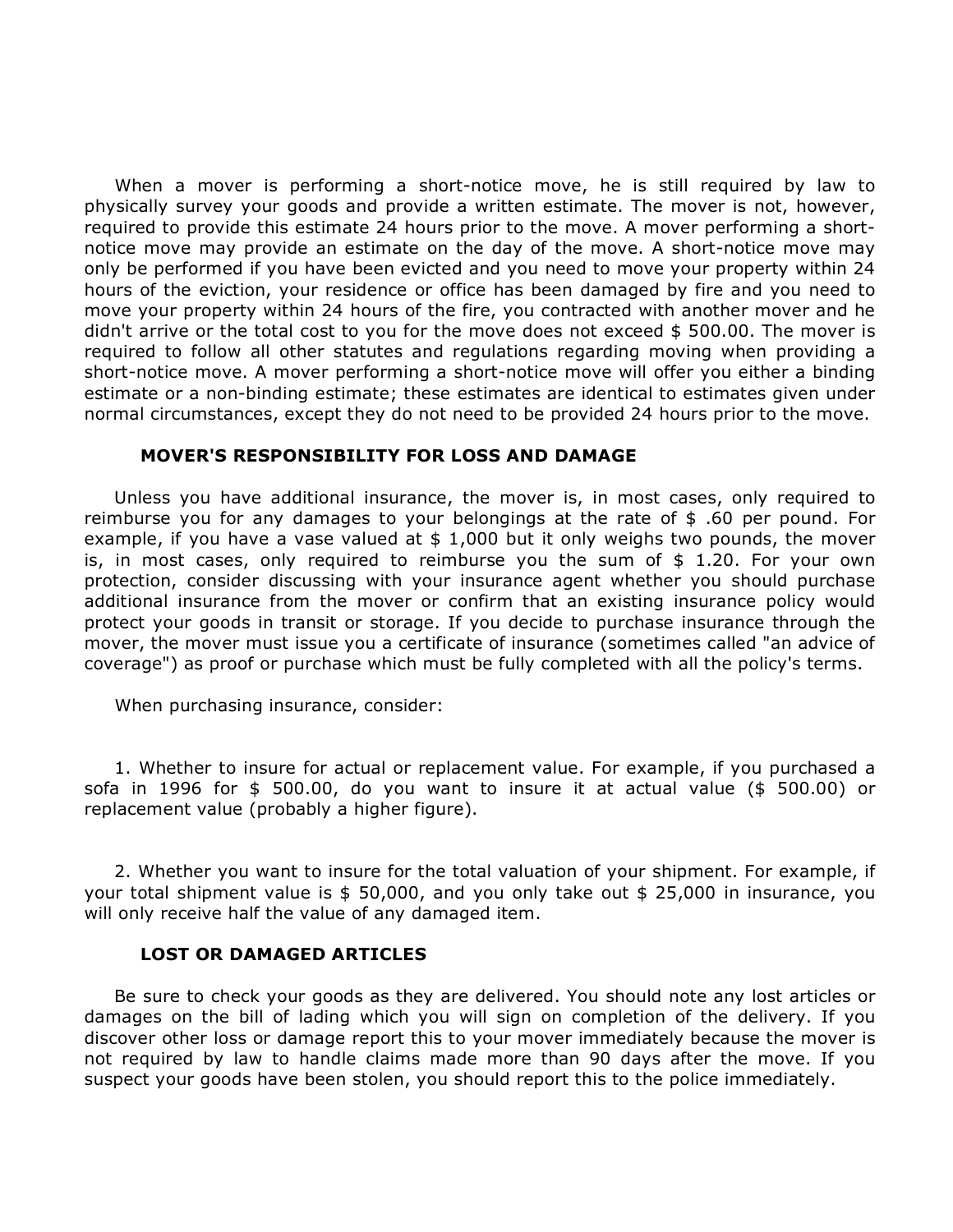## **BILL OF LADING**

Before your shipment leaves the point of origin, you should obtain from the public mover a bill of lading signed by you and the public mover. Be sure that this shows the public mover's name, address, license number and telephone number at which you can reach the public mover, and an address and telephone number furnished by you to which the public mover can send messages regarding your shipment while it is in his possession, the location from and to which your goods are moving, the date of loading, date of delivery, storage instructions (if any) and the declared or released valuation of the goods. The bill of lading will list all the actual charges you have to pay for services rendered by the mover.

## **HOURLY MOVES**

If the public mover's rates are determined by the hour, the mover will require you to sign for the start and finish time of the actual working hours (subject to the mover's minimum number of hours). You will note and initial on the bill of lading the time your truck arrives at your origin and again note and initial the time the men deliver the last piece into your new residence. To this time you will add the appropriate travel time, if travel time is applicable, and deduct for time spent by the movers for lunch or for time spent for any breakdown of the vehicle, and for any time spent in excess of normal for the truck being "lost" en route to your new residence. Any accessorial charges will be in addition to the hourly charges.

# **WEIGHT MOVES**

If the public mover's transportation charges are determined on the basis of weight of your shipment and miles traveled, the public mover will weigh its empty vehicle prior to the loading of your goods. This weight will be the TARE WEIGHT. After loading your goods, the vehicle will again be weighed and this is the GROSS WEIGHT. The difference between the GROSS WEIGHT and the TARE WEIGHT is the NET WEIGHT. The NET WEIGHT is the weight for which you will pay transportation charges. If your shipment weighs less than 1,000 pounds, the mover may weigh it prior to loading by using a portable scale or use an estimated weight based on cubic feet. Some movers may have minimum weight requirements. The weight tickets obtained by the mover must have a seal on them showing that the truck scale used is approved by the NJ Bureau of Weights and Measures. You are permitted to follow the loaded truck to the weigh station to view your weighing.

# **PAYMENT AND DELIVERY**

The mover usually requires payment in cash, money order or certified check. Check with your mover when he performs the physical survey of your goods as to what form of payment he requires so that you are prepared to pay on the day of the move. Unless you and your mover agreed to a binding estimate, the mover may charge you more than his estimate; you should be prepared to pay more than the estimate.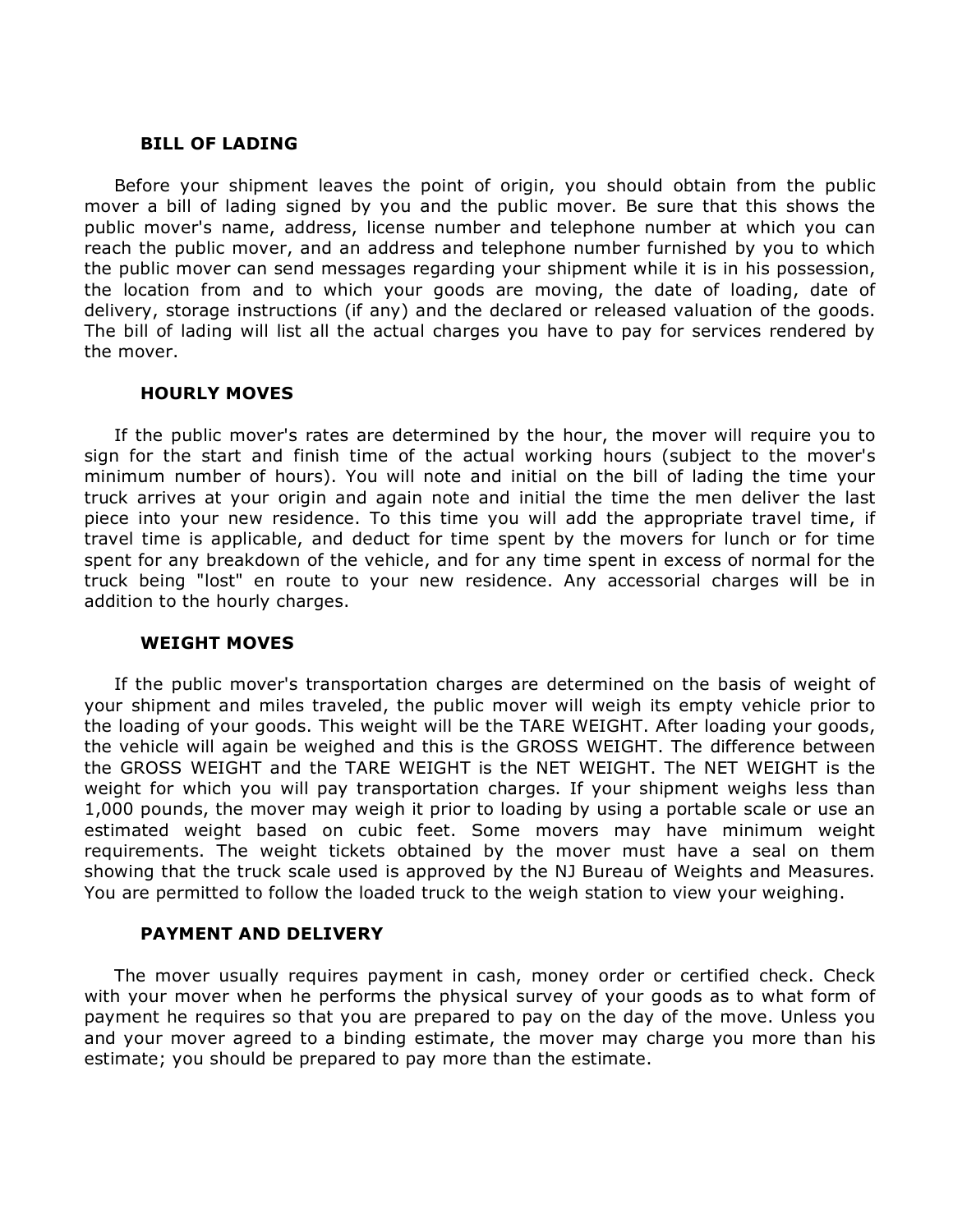# **PREPARING ARTICLES FOR SHIPMENT**

Some articles such as stoves, refrigerators, washing machines, computers, copiers, and other electronic devices, may require disconnection and usually special servicing to protect their mechanisms during shipment. Similarly, some items, such as pool tables and grandfather clocks, may need special handling to protect them during shipments. It is your responsibility to have this done. Some public movers, upon request, will arrange to have this service done at your expense. You should arrange to take down all blinds, draperies, window cornices, mirrors, and other items attached to the walls, and to take up carpets which are tacked down. The charge for such service is not included in the transportation charge and may be performed by the public mover only at an extra per-hour charge. The mover should be advised prior to your moving date that these services are needed. Under no circumstances should you pack jewelry, money, valuable papers or items of sentimental value with your other belongings, or pack any matches, flammables, perishables, or other dangerous articles. The mover will not be responsible for these items should they be transported without his knowledge.

# **PACKING**

You may pack your own belongings into boxes, crates, etc. or you may have the mover pack your goods for you. Please remember that the mover is not responsible for damage to any goods you pack yourself. The mover can also refuse to transport goods you have packed yourself if he feels he cannot transport them safely. When the mover performs the physical survey, make sure you ask whether the charge for packing and unpacking are included in the price. If you decide to pack your goods yourself, remember that the mover will charge you more than the estimate if you fail to pack all your goods in time and the mover has to do this for you.

# **TARIFFS**

Every mover must file a document containing his rates charges and rules called a "tariff" with the State. Tariffs are open to public inspection and you may examine them at the mover's office or the Office of Consumer Protection, by appointment, during normal business hours. The mover may only require you to pay his charges as listed in the tariff with 2 exceptions: (1) he may always charge you less than his tariff; and (2) he may charge more than his tariff if you have agreed in advance to a binding estimate. No mover may impose a charge unless it is listed in his tariff. Such charges may include packing and unpacking, providing boxes and packing materials, specific charges for large or heavy items such as pianos or snowmobiles.

Public Movers and Warehousemen are regulated by the Office of Consumer Protection, 124 Halsey Street, PO Box 5028, Newark, NJ 07101. If you have a question concerning the mover or warehouseman, or wish to lodge a complaint, please call 1 (973) 504-6442 or 1 (973) 504-6512. You may also visit the Office of Consumer Protection's website at www.state.nj.us/lps/ca/ocp.htm.